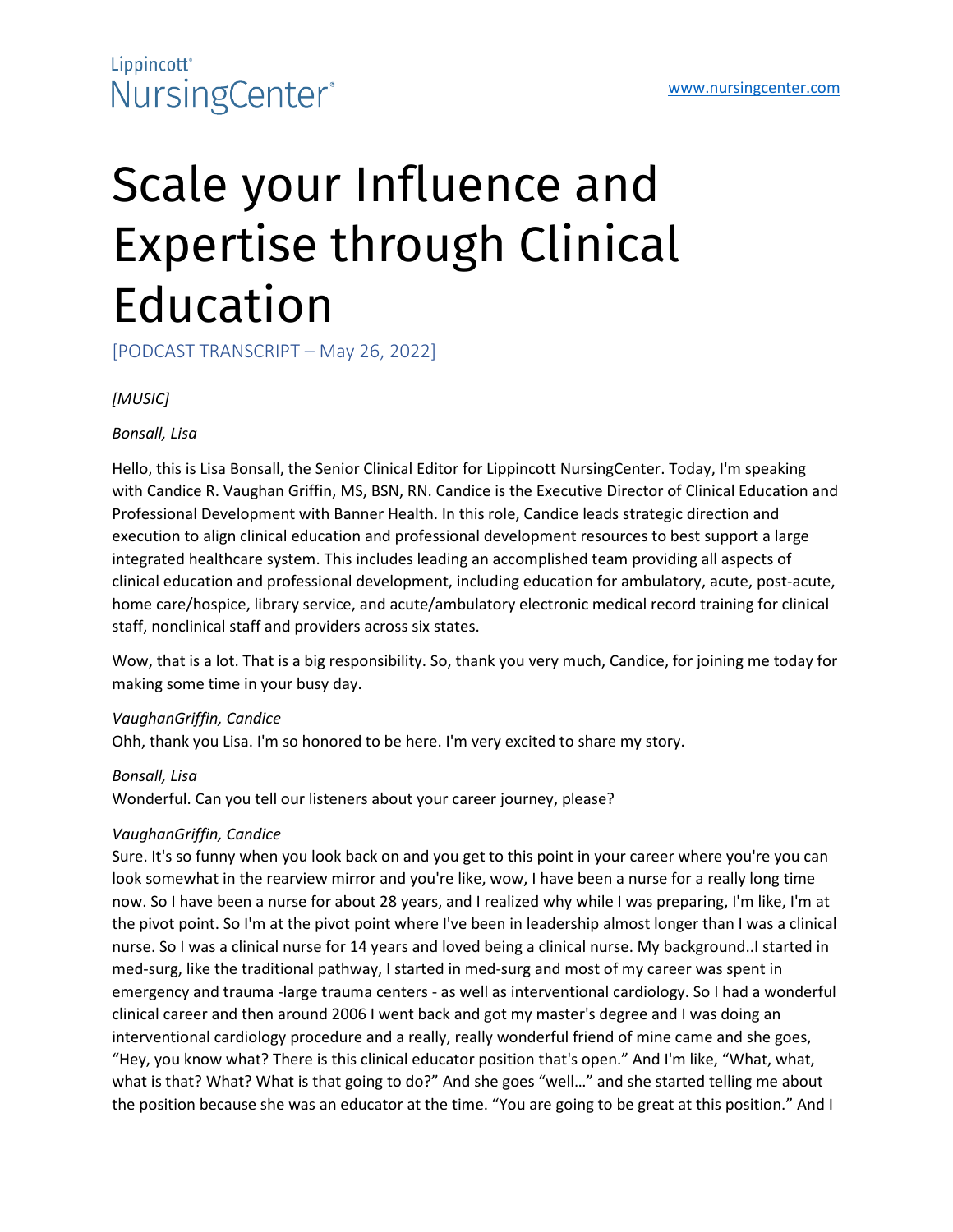### Lippincott<sup>®</sup> NursingCenter®

said, "Well, are you, are you sure?" And so we always joke around about that. And one of the pieces of feedback that she shared with me during that time and she said, "You know, as a nurse, you get to impact one patient at a time. As an educator, you get to impact hundreds of people at a time, and then they get to impact their patients and so you really get to scale your influence and scale your expertise." And that has always stuck with me. So that's how I got into clinical education. That was my first, I was a clinical education specialist for cardiology. And then I got into professional, what we call professional practice.

And professional practice is really what I call the engagement of nursing, enhancing the professional practice work environments. And so it was the oversight of the magnet journey, it was the National Database of Nursing Quality Indicators. It was your clinical ladder or what we call a clinical expert here at Banner Hearth. So it was the nursing engagement programs. And so I got to oversee the data and that's where I started to understand the importance and the value of how we denote the value of nursing practice. What is the value that we as nurses, bring and how can we really amplify that voice, not only within our organizations but within healthcare and national healthcare, because we really have the skill set to influence positive change within healthcare. So that's when I started to realize I'm like, OK, I really need to do this and really need to commit to it at, you know, at the scale in which I can really make a difference.

And so I continued along in my career journey. So I was the senior manager for professional practice at the time and then around 2010, Banner Health decided that they were going to centralize their education resources because we had, you know, 29 different facilities. Each facility had a clinical education team and the power of bringing and centralizing all of those resources and expertise together, was really phenomenal. And so I had the opportunity then to become a director, an education director, and because of my background, I got critical care, medical imaging and cath lab.

So I at that time got an amazing team across the organization and we standardized clinical education resources across the organization. What I didn't realize then, Lisa, that I realized now is we basically enhanced patient care because we forced the standardization of education. So when a nurse comes into Banner Health and we still do this today because we created all that foundation and infrastructure, they all get the same orientation. They all get the same education and that way we can standardize patient care.

The power behind that is phenomenal. So that was a 2010 to about 2014 when I had the opportunity to move into the Senior Director of Clinical Education, we called it clinical education at the time. And so we have all different services that we have, all the service lines as you have read, which is really wonderful and we standardize clinical education and support clinical education for Banner Health.

In 2016/17, we moved into clinical education and professional development. So that's where again we got clinical education. Our professional practice team members as well as our clinical nurse specialist. So it kind of came full circle, which is really cool because as I shared back in the day right around 2010, I had that same team at a facility level. So now I have those team members at an organizational level and it's been just an amazing adventure to be able to see how we can enhance education and thereby enhancing patient outcomes as well as enhancing the professional practice and professional development of our team members and our clinical nursing practice. And it's been very powerful.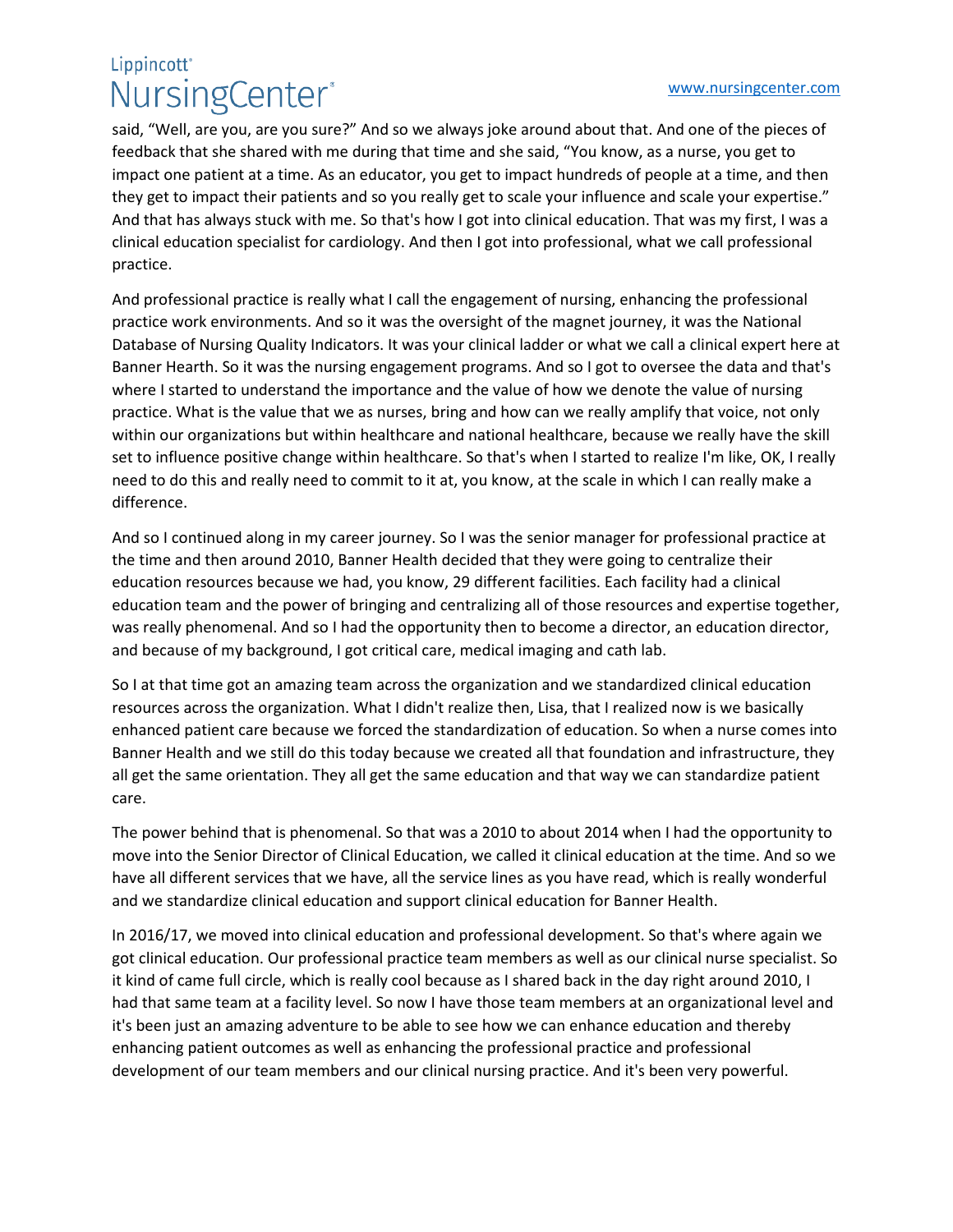### Lippincott<sup>\*</sup> NursingCenter®

#### *Bonsall, Lisa*

Well, that is some journey and how fortunate for your institution, the organization and patients to have that continuity in the team, because I'm sure that just made the transitions that much more smooth. That's great, Candice. Thank you.

So my next question is, how did you become interested in professional development?

#### *VaughanGriffin, Candice*

So when I was a clinical nurse, I was training dogs. So I train and show competitive obedience dogs. Which you wouldn't think that that would be aligned with professional development, but I really fell in love with watching them learn.

And it's still a joy of mine, still a passion of mine. So 20 years later and still showing competitive obedience dogs, but the learning aspect of it was what was fascinating to me. And that is why that was my drivers one of my drivers of coming in to professional development, I love the learning aspect. I love enhancing learning. I love thinking about how we can do a better, how we can learn faster, how we can take our team members along that journey quicker to really become experts and provide excellent patient care.

*Bonsall, Lisa* I did not expect that, that is so interesting.

*VaughanGriffin, Candice* Yeah, yeah.

*Bonsall, Lisa* How has professional development changed over the years?

#### VaughanGriffin, Candice

You know, we have been on such an amazing journey in professional development. When I started with the team in 2014, I always say our future is bright, and our future is bright and I will say Lisa, that never has there been a time in which we are needed more.

The pandemic, the experience with COVID, has absolutely flipped our world and our nursing as we know it and it's truly up to us to lay the foundation to get us back. Maybe not back to normal, but back to our new future. So all of us in professional development, there has never been a time in which we're needed more, but we've got new graduates at the bedside. That's our market right now. We've got the complexity of patient care and it's up to us to figure out how we can do that better, enhancing technology, and kind of really, I think balancing, I'm gonna say the old way and the new way. So when we think about the, when I think about the evolution of of professional development and education, I remember when I first started, I have never been one that likes to remain still. And so I always had a hard time with what I called, butt in the chair education, I just, I couldn't do it. I'd be standing up. I'd be popping out. I'd be playing with something. And so when we came together and as a team, I said, you know, guys, we really have to evolve from traditional methodologies into influencing learning and we've got to make sure our learning is the best that it can be and we can decrease that cycle of learning right or in hand. So I should use my positive words, enhance that cycle of learning. So I think how we've evolved is that traditional learning methodology of you know, classroom then we went into what I like to I think what is called sage on the stage right, listening, listening to people talk and then we moved to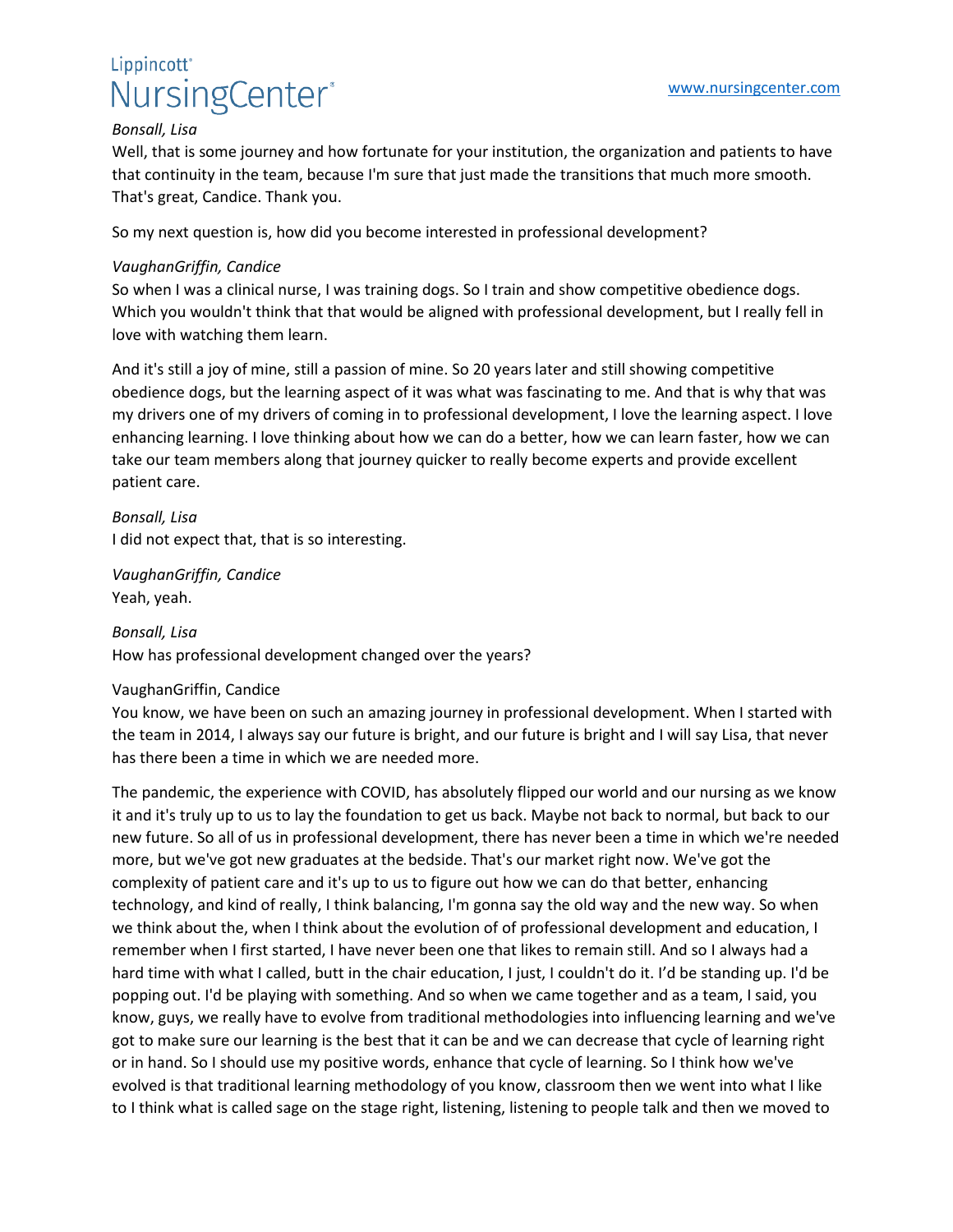# Lippincott<sup>®</sup> NursingCenter®

guy on the side. And now what we're seeing is really what I what I hope will be our future, and we're certainly seeing this is the team member taking responsibility for their learning journey and being an active participant in their learning journey and really kind of leading that learning experience. So we become more of the coach in that individualized learning experience.

I think I love micro learning. I love it. One day when I grow up, I want to have Lisa clocks in and then Lisa gets a video of like what's changed, Lisa. So what has changed over the last 24 hours? Because in healthcare it's constant change and it's really tough to keep up with that change. So I think we need to get into more of the micro learning approach. Even schools. Right now I'm in my doctorate and you know what? What I learned a year and a half ago is out. It's outdated now. Even when I look at the literature and I'm like, OK, was that before 2020 because our future is different. Our current state is different than it was prior to the pandemic. So micro credentialing, a big fan of micro credentialing, I think that's where we need to go. You know, how can you build upon credentials? And then you can kind of stack them, stack them to get a degree, but really that microlearning bits of information that's really digestible, also infusing technology and learning is I think will be critical moving forward.

So algorithmic learning, artificial intelligence again with that need in healthcare our driver and there's and I certainly feel the importance right and the pressure. To get our nurses up to expert level as quickly as possible, so they have the skills to perform properly and so they're enhancing patient outcomes as well. So we will all feel the need to decrease the transition from novice to expert and to make sure that our team members, our nurses at the bedside actually have the support within that journey.

#### *Bonsall, Lisa*

Thank you. Ohh my goodness Candice. What a wonderful answer and I agree it's an exciting time with all of the technology available to really enhance our learning. But what I really take away from that is the responsibility of individuals to take control of their lifelong learning. Thank you. What advice do you have for those interested in professional development?

#### *VaughanGriffin, Candice*

You know, this was my favorite question, actually Lisa, because I'm like ohh boy, I have so many lessons I've learned over the years. One of the first things that I realized is as professional development, we have to run our shop like a business. And while that may feel uncomfortable for leaders and professional development practitioners, that's our responsibility. And the reason I say that is if we run our shop like a business, we will enhance outcomes. So if we have, I always say data wins across the board, data wins and it's not because I like to count numbers. Goodness, I can barely count for goodness sakes. But what I do love is that data shares our story and I will never forget how powerful this was. During the pandemic we onboarded 3762 external contract labor and we were working like mad. And it wasn't that we did anything different than other organizations, but what we did do is we put that in a data story. We were able to digest that story. So if you get comfortable in data, those outcomes, your metrics, you can use that to share your story. And you can also use that to back end into the organizational strategy. So really aligning with the organizational strategy.

And remember when I said earlier I said, you know, NDNQI, it really denotes the value we all need to be looking at how we denote the value and the impact that we make for our nurses and our patients. So the first thing I would say that I learned very quickly is tell your story with data, make sure that you're